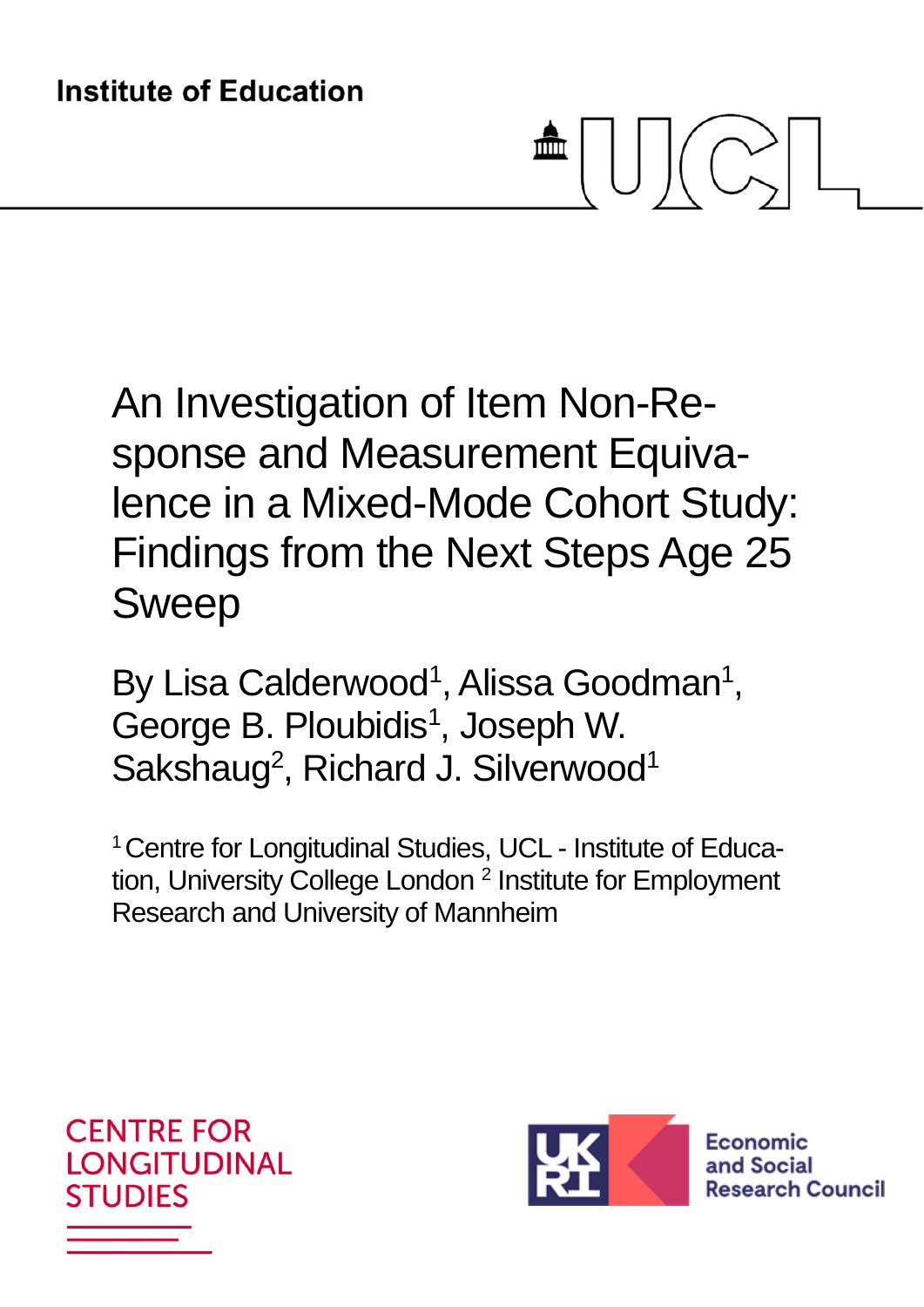# **Contents**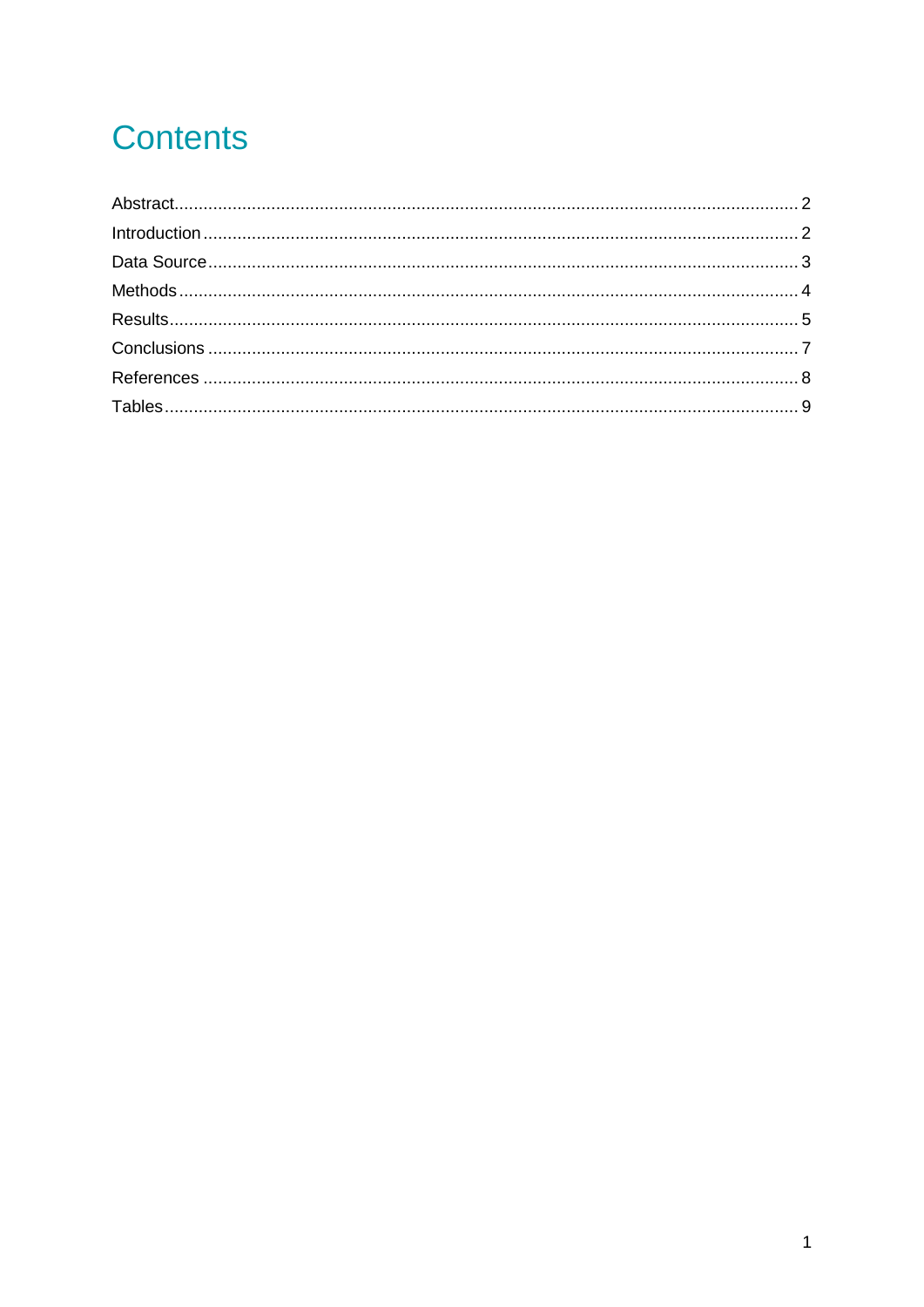## Abstract

Mixed-mode data collection is becoming standard practice in survey research. Despite this, there are still unknowns regarding how different modes impact the quality of survey measurements, particularly measurements of multi-item scales. In this study, we investigated the impact of mode on item non-response and measurement equivalence in wave 8 of the Next Steps cohort study, which implemented a sequential mixed-mode (web-telephone-face-toface) design. After controlling for mode selection via an extensive data-driven variable selection and weighting procedure, we performed a multi-group confirmatory factor analysis to assess measurement equivalence on a well-known scale of psychological distress. The overall findings indicate: 1) a lower proportion of respondents who contribute to item non-response in the web mode than in the telephone and face-to-face modes; and 2) a high-level of measurement equivalence for the multi-item scale across the three modes. Practical implications of these results and research extensions are discussed in conclusion.

## **Introduction**

Using multiple modes to collect data from respondents is a common practice in survey research (De Leeuw 2018). In particular, the practice of deploying multiple modes in sequence is used in several large-scale, policy-relevant longitudinal surveys, including the UK Household Longitudinal Study and the US Health and Retirement Study, as well as the Next Steps (previously known as the Longitudinal Study of Young People in England) cohort study, which is the focus of the present investigation.

Sequential mixed-mode designs have several advantages over unimode designs. First, they can lead to cost savings, particularly if a self-administered mode (e.g. web, mail) is introduced in an otherwise interviewer-administered survey and a significant proportion of people respond in this less-expensive mode (Bianchi et al. 2017; Wagner et al. 2014). Second, offering a second or third mode can lead to higher rates of participation, especially among persons who are reluctant to participate via the first offered mode. And, third, mixed-mode designs may reduce the risk of nonresponse bias by bringing in a more diverse set of respondents relative to a single-mode design (De Leeuw, 2005). All of these advantages have led to a surge in the use of mixed-mode designs and it is likely that such designs will remain a mainstay in survey research for the foreseeable future.

However, despite these advantages, mixed-mode designs have some pitfalls. Specifically, there is a growing body of literature suggesting that the mode of data collection can influence how respondents answer (and don't answer) survey questions. De Leeuw (2005) describes two key dimensions which can lead to respondents providing different answers: the presence vs. absence of an interviewer and the presentation of the questions (oral vs. visual). We briefly discuss each of these dimensions and their potential impact on measurement. Regarding interviewer presence, we know that interviewers have an important effect on social desirability. That is, respondents in interviewer-administered surveys (e.g. face-toface, telephone) are more likely to answer questions in a more positive light compared to respondents in self-administered (e.g. web, mail) surveys (Kreuter, Presser, and Tourangeau 2008). On the other hand, interviewers help keep respondents engaged and motivated dur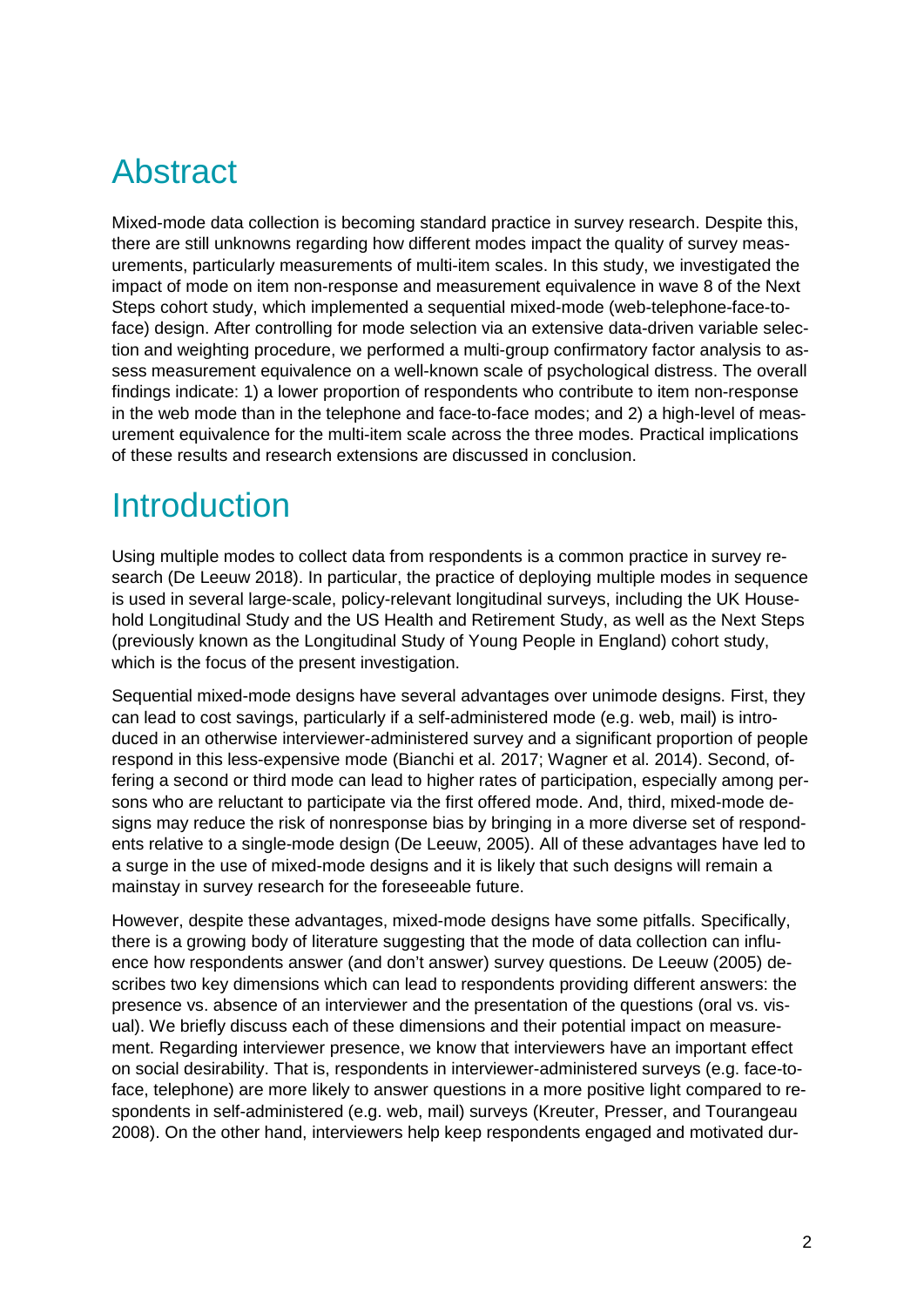ing the interview, which may explain why item non-response is less of an issue in interviewer-administered surveys as it is in self-administered surveys (Duffy, Smith, Terhanian, and Bremer 2005; Heerwegh 2009; Jäckle et al., 2015; Lesser et al. 2012).

Regarding the presentation of the survey questions, interviewers typically read the questions and response options out loud to respondents, whereas in self-administered surveys respondents read the questions/response options to themselves (either on a screen in the case of a web survey, or on a paper questionnaire in the case of a mail survey). This dichotomy of visual versus oral presentation may lead to differences in the way respondents process the information. For example, it has been theorized that visual modes produce more primacy effects (i.e. a bias towards selecting the first response options) (Krosnick and Alwin 1987) and oral modes produce more recency effects (i.e. a bias towards selecting the last response options) (Smyth et al. 1987).

Given these mode-specific differences, a natural question to pose is whether measurements collected from respondents in different modes within the same survey are comparable. This question is particularly relevant in the context of multi-item scales, which are assumed to equivalently measure a latent construct of interest regardless of the mode of administration. We investigate the validity of this assumption by studying whether mode impacts item nonresponse and whether the measurement of multi-item scales is equivalent across different modes used in a mixed-mode design. We use data collected from the Next Steps Wave 8/Age 25 cohort study, which implemented a sequential (web-telephone-face-to-face) mixedmode design, to address the following research questions:

- 1) To what extent does survey mode influence respondent prevalence to not answer all survey questions in a nationally-representative cohort study?
- 2) Do multi-item scales show measurement equivalence across sequentially-administered web, telephone, and face-to-face modes?
- 3) How does measurement quality compare between the self-administered and interviewer-administered survey modes?

## Data Source

Next Steps is a well-known national cohort study which follows a representative sample of people born between 1 September 1989 and 31 August 1990. Cohort members were recruited in schools during their adolescence at age 13/14. The target population consists of young people who were in Year 9 in English state and independent schools and pupil referral units in February 2004. The sample design considered schools as primary sampling units and included an oversampling of deprived schools and minority ethnic groups within schools. The issued sample at baseline comprised approximately 21,000 young people with a total of 15,770 persons interviewed at baseline. An additional minority supplement was added at the Age 17 sweep. From ages 15-20, the issued sample consisted of cohort members who had participated at the previous sweep. For the Age 25 sweep, which is the focus of our study, the issued sample included all cohort members who had ever participated in the study.

In the Age 25 sweep, a sequential mixed-mode design was implemented, starting with a request to complete the survey online, followed by telephone and then face-to-face for the remaining non-respondents. A total of 7,707 (out of 15,531) cohort members participated in one of the three modes (web: 4,797; telephone: 690; face-to-face: 2,220), for an overall response rate of 55.1 percent.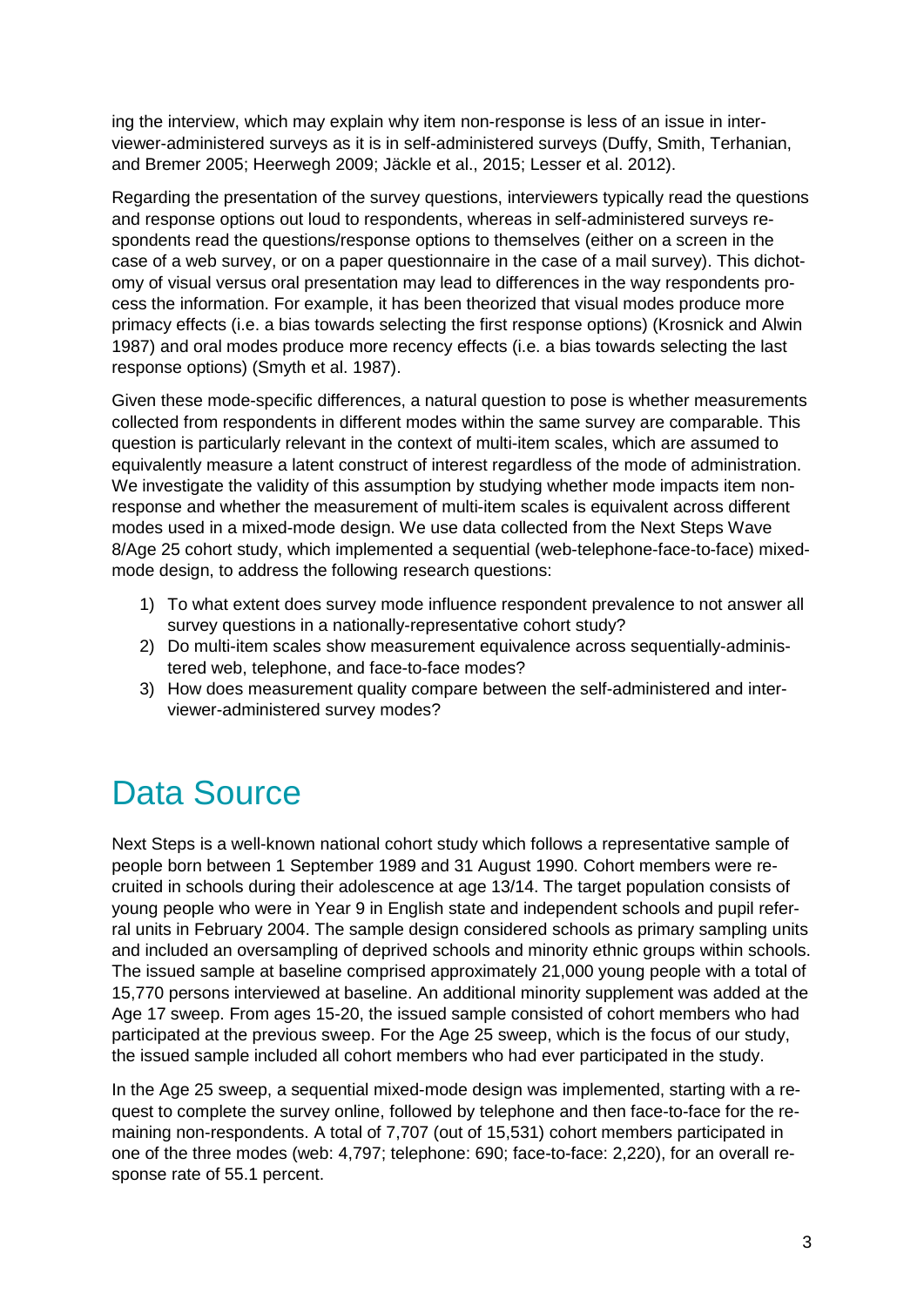We assessed measurement equivalence across the three modes for a single multi-item scale: the 12-item General Health Questionnaire (GHQ-12). The GHQ-12 is a psychometric screening instrument used to identify common psychiatric conditions (Goldberg and Williams 1988). The twelve-item scale (presented in Table 1) measures general, non-psychotic, as well as minor psychiatric disorders. Each item is rated on a 4-point scale to indicate the severity of a particular symptom of mental ill health.

The GHQ-12 was administered via self-completion in both the web and face-to-face modes and via interviewer-administration in the telephone mode. For the face-to-face interviews, the interviewer handed over their laptop to the respondent where they answered the sensitive item battery privately. For the telephone interviews, the GHQ-12 items were administered by the interviewer without a self-completion option. Given that the visual presentation of the GHQ items was virtually the same in both web and face-to-face modes, we hypothesized that the measurement quality of the items would be more similar between these modes compared to the telephone mode.

## **Methods**

#### Accounting for Mode Selection

Measurement mode effects can be confounded with selection effects when people have different propensities to respond in a given mode. This is typically the case in observational mixed-mode studies where the mode of interview is mainly dictated by the respondent, rather than the study investigator herself. To account for self-selection into mode we employed a data-driven unit non-response weighting adjustment procedure that utilized observed variables collected in all prior waves of Next Steps. Specifically, a two-stage analytic strategy was used. In the first stage, we conducted a series of seven (one for each of the previous Next Steps waves) within-wave multivariable regressions with mode-specific non-response at Wave 8 as the outcome. All variables whose association reached a statistical significance level of 5% were retained for the second stage. In the second stage, each of the retained variables from the first stage was imputed to produce a complete dataset of predictors. After imputation, the retained variables from each wave entered a series of multivariable regressions predicting mode-specific non-response at Wave 8. Thus, mode-specific non-response at Wave 8 was modelled as a function of predictors from a wave adjusted for all predictors from past waves identified in the first stage. For example, when considering predictors of mode-specific non-response at Wave 8 observed at Wave 4, predictors from Waves 1-3 identified in the first stage were controlled for but predictors from Waves 5-7 identified in the first stage were not included in the model. The predictors which remained statistically significant at the 5% level after controlling for predictors from past waves were then retained.

The retained predictors at stage two were then used to create propensity score adjustment weights for mode-specific unit non-response. The propensity to respond via Web, telephone, and face-to-face was calculated separately for each sample unit. Five propensity score subgroups were generated for each mode-specific outcome using quintiles of the calculated propensity scores. The final adjustment weight was then calculated as the inverse of the average propensity score identified in each subgroup. A total of three adjustment weights were created, one for each survey mode. We applied these weights in all subsequent analyses to control for the confounding effects of mode selection and concentrate on measurement mode effects.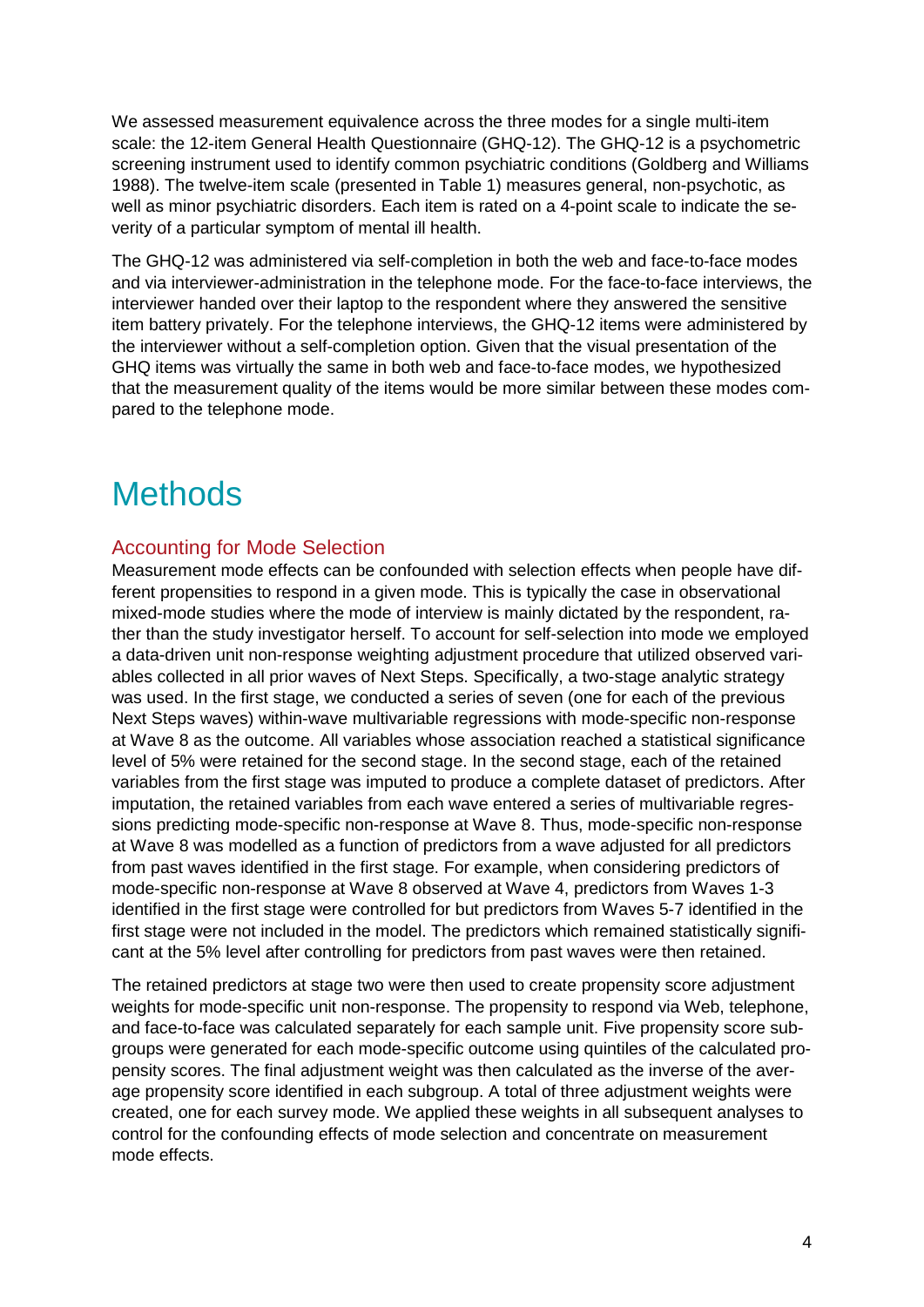#### Item Non-Response

To address the first research question, we examined the proportion of respondents in each mode who did not answer at least one of the scale items. Given that non-response rates were very low for the GHQ-12 items, we included items from six additional scales measured in Next Steps. These additional scales measured a variety of topics, including alcohol use, Adult Identity Resolution, Locus of Control, recreational activities, volunteering, and bullying. Across the seven scales, 39 items were included in the analysis. We report two versions of item non-responder rates, one adjusted for the sample design, and another adjusted for the sample design plus the mode-specific unit non-response weighting adjustment described in the previous subsection.

#### Measurement Equivalence Testing

To test if the measurement of the GHQ-12 multi-item scale was equivalent in the three modes (research question 2) we used multi-group Confirmatory Factor Analysis equivalence testing. Mplus 8.3 software was used to test the three most common forms of measurement equivalence (Meredith 1993): 1) configural equivalence, i.e. the factor structure is the same across the different modes; 2) metric equivalence, i.e. configural equivalence holds and the factor loadings are similar across modes; and 3) scalar equivalence, i.e. metric equivalence holds and the intercepts are the same in all modes. If measurement equivalence holds across modes, then it is possible to compare unstandardized relationships (metric) and/or means (scalar) across the modes.

A simple factor model was used with one latent construct (psychological distress) measured by the GHQ-12. The first loading was set to 1 for identification purposes. For testing configural equivalence we allowed the loadings and intercepts to be estimated freely without restriction. For testing metric equivalence, we restricted the loadings to be equivalent across modes. For scalar equivalence, we additionally restricted the intercepts to be equal across modes. Full Information Maximum Likelihood was used to handle item missing data which we assume are Missing at Random given the model of interest. All analyses account for the complex sample design used in Next Steps.

To assess whether measurement equivalence holds, we applied conventional goodness of fit criteria to assess the fit of each measurement model. The fit criteria include the chi-square test statistic (lower is better), Comparative Fit Index (CFI; higher is better), Tucker-Lewis Index (TLI; higher is better), and the Root Mean Square Error of Approximation (RMSEA; lower is better). We focus on changes in these fit measures when adding the constraints at the different modelling steps.

To answer research question 3, we compare the factor loadings and item intercepts between each pair of modes. As the GHQ-12 was administered via self-completion in both web and face-to-face modes, we expected to find smaller differences in the loadings and intercepts between these two modes relative to paired comparisons involving the telephone mode.

## **Results**

#### RQ1: Item Non-Responders by Mode

Table 2 shows the percentage of respondents who did not answer at least one of the 39 scale items. The web mode yielded the lowest proportion of item non-responders (5.35 percent) followed by face-to-face (8.56 percent), and telephone (10.68 percent). The difference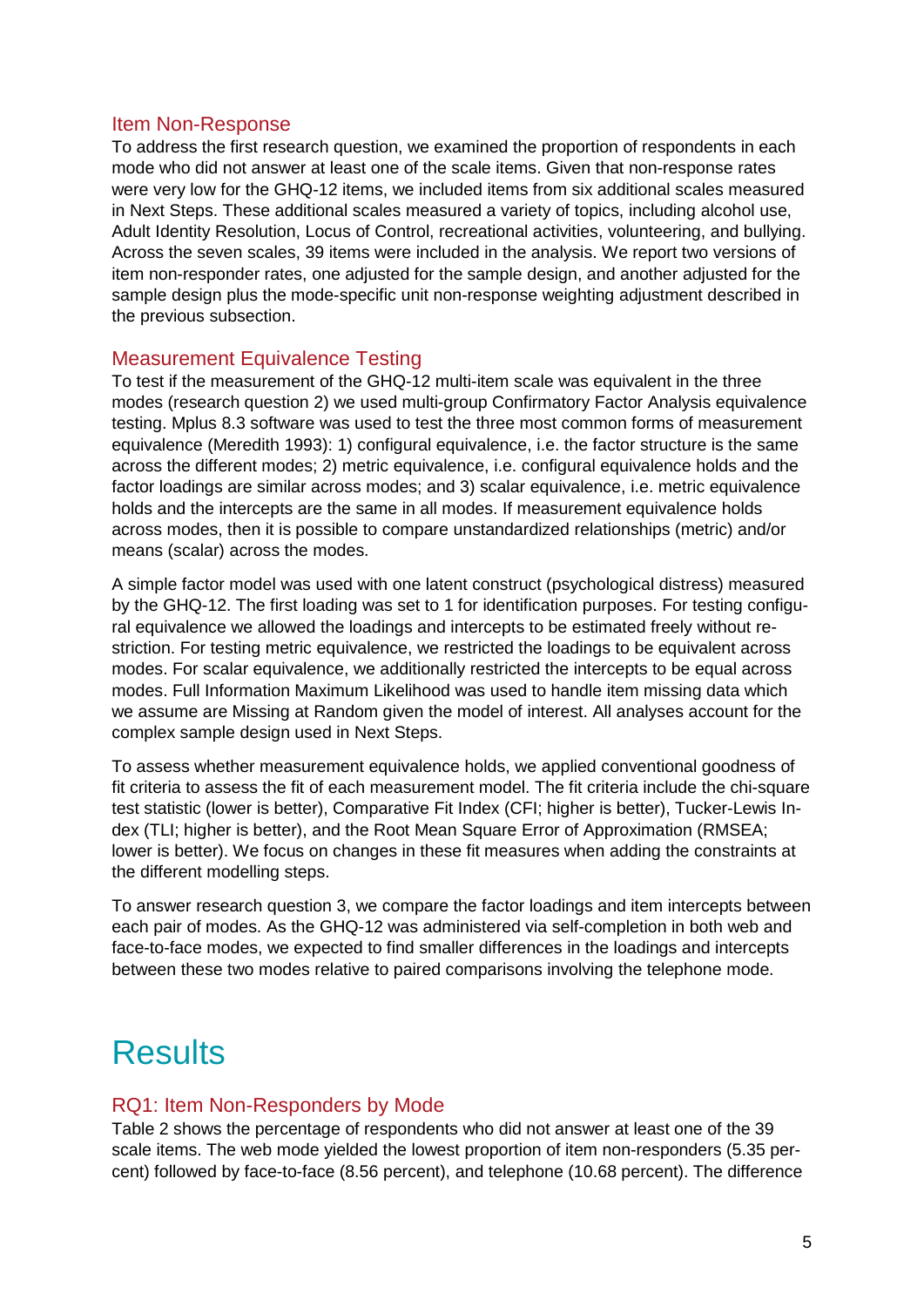between the web and telephone modes and the web and face-to-face modes are both statistically significant. The same conclusions hold after applying the mode-specific non-response weighting adjustment. The non-response adjustment yields a slightly higher proportion of item non-responders in all modes, suggesting that persons with a higher likelihood of unit non-response in a given mode are more likely to be item non-responders in the survey.

#### RQ2: Measurement Equivalence Across Modes

Next, we assess the fit of each measurement model. The goodness of fit criteria, presented in Table 3, show that a configural model is supported. Based on recommended cut-off values (CFI ≥ 0.90; TLI ≥ 0.95; RMSEA < 0.08) the fit criteria suggest good overall model fit and that the factor structure of the latent variable (psychological distress) is maintained across the three survey modes. The metric model is also supported based on the fact that the CFI and TLI both increase (CFI: from 0.952 to 0.968; TLI: 0.949-0.969) while the RMSEA decreases (from 0.072 to 0.056). Thus, there is indication that the factor loadings are similar across the three survey modes. Lastly, we find that the scalar model – the model with the most constraints – is supported due to the increase in TLI (from 0.969 to 0.974) and decrease in RMSEA (from 0.056 to 0.051). Although the CFI decreases (from 0.968 to 0.967), the change is well within the accepted limit of 0.01. Therefore, we conclude that the factor structure (configural), the factor loadings (metric), and the item intercepts (scalar) are the same in all three survey modes for the GHQ-12 item scale.

#### RQ3: Comparison of Measurement Quality Between Modes

We now examine the factor loadings and intercepts to assess measurement quality between modes. We hypothesized that the two self-completion modes, namely, web and face-to-face self-interview, would yield more similarities compared to the mode comparisons involving telephone. The standardized factor loadings for each item, shown in Table 4, can be interpreted as the strength of the relationship between the observed item and the latent factor (psychological distress). The overall mean of the loadings in the web mode (1.184) is very similar to the face-to-face mode (1.178), lending support to our hypothesis. Both are notably higher than the mean factor loading in the telephone mode (0.880), suggesting that the selfcompletion modes yield stronger relationships with the latent factor. Table 4 also shows differences in the item-level loadings for each mode comparison. The overall mean difference is smallest between the self-completion modes at 0.007, whereas the overall mean difference between the telephone and face-to-face modes and the web and telephone modes are each approximately 0.30. Again, this suggests closer correspondence between the self-completion modes with respect to measurement quality relative to the interviewer mode.

Lastly, we examine the intercepts (converted to probabilities) for each GHQ-12 item. The probabilities can be interpreted as the cumulative proportion of responses to each of the three item categories. For example, for the first item "Concentrate on what doing" the proportion of responses to the first category (\$1) in the web mode is about 0.06, the proportion of responses to either the first or second category (\$2) is 0.85, and the proportion of responses to either of the first three categories (\$3) is 0.98. The remaining proportion (0.02) represents the proportion of responses to the fourth category. These probabilities can be used to examine primacy and recency effects. Here we see higher proportions of responses, on average, for the first few categories in the web and face-to-face modes versus the telephone mode, an indication of stronger primacy effects in the self-completion mode, which is consistent with the literature. Furthermore, the intercept probabilities for the telephone mode tend to be lower than the web and face-to-face modes for the third category (\$3), indicating a stronger recency effect in the telephone mode which is, again, consistent with the literature on oral versus visual survey modes.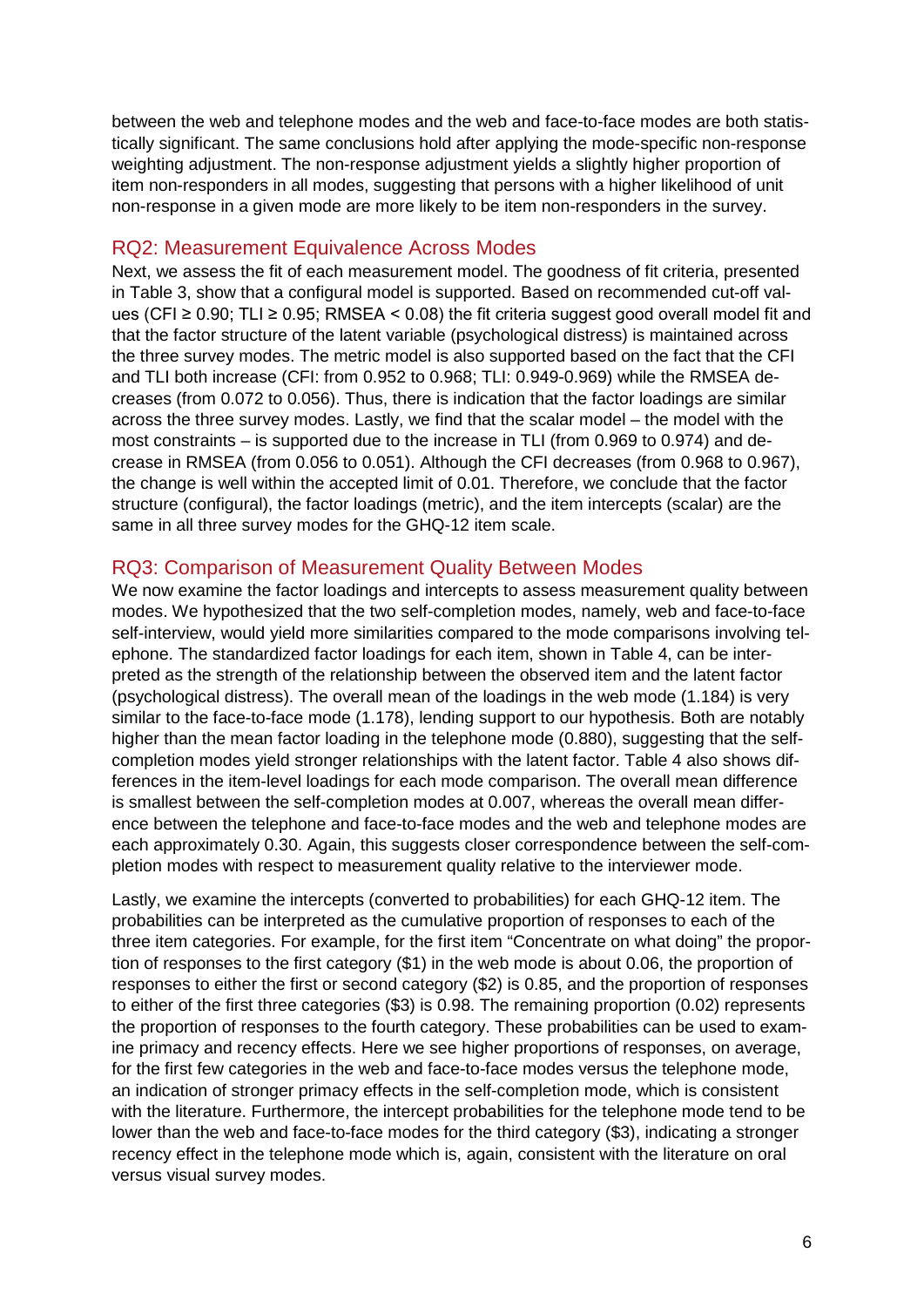# **Conclusions**

This study investigated the impact of using a sequential mixed-mode (web-telephone-faceto-face) on item non-response and measurement quality in the Next Steps Wave 8/Age 25 cohort study. The study yielded three principal findings. First, we found that the web mode yielded the lowest proportion of respondents who did not answer at least one or more items across seven multi-item scales. Second, we found that the multi-item General Health Questionnaire (GHQ-12) scale achieves a high-level of measurement equivalence across the three modes. All three measurement models: configural, metric, and scalar models were supported by the data, indicating that the factor structure, loadings, and intercepts are comparable between modes. Lastly, we found support for the notion that the two self-completion modes (web and face-to-face self-interview) produced similar measurement quality (in terms of factor loadings and intercepts) relative to the interviewer-administered (telephone) mode. Stronger primacy effects in the two self-completion modes and stronger recency effects in the telephone mode were evident.

These results are reassuring for the Next Steps cohort study and for the use of mixed-mode designs more generally. As longitudinal studies increasingly look to implement mixed-mode designs, it is useful to know that measurement equivalence can be achieved for a wellknown scale of sensitive items. Practical reasons (e.g. costs) often dictate the use of mixedmode designs, particularly those involving online data collection. The fact that adding an online component to an otherwise interviewer-administered survey does not compromise on item non-response nor on measurement equivalence is an advantageous finding from both a practical and methodological perspective.

As with all studies, this one has limitations which could be addressed in future work. For instance, it would be prudent to attempt replication of these results in other mixed-mode studies and on other target populations, including older populations which may not be as websavvy as the population studied here. Assessing whether measurement equivalence holds for other multi-item scales would also be a useful extension to our work. Lastly, while we adjusted for mode-specific non-response by employing an extensive data-driven variable selection and weighting procedure, it is possible that some unobservable factors influenced respondents' selection into mode. Although we cannot test for this possibility, we nevertheless encourage researchers to make full use of all observable data (which in the case of longitudinal studies, may be immense) in order to make the Missing at Random assumption more plausible.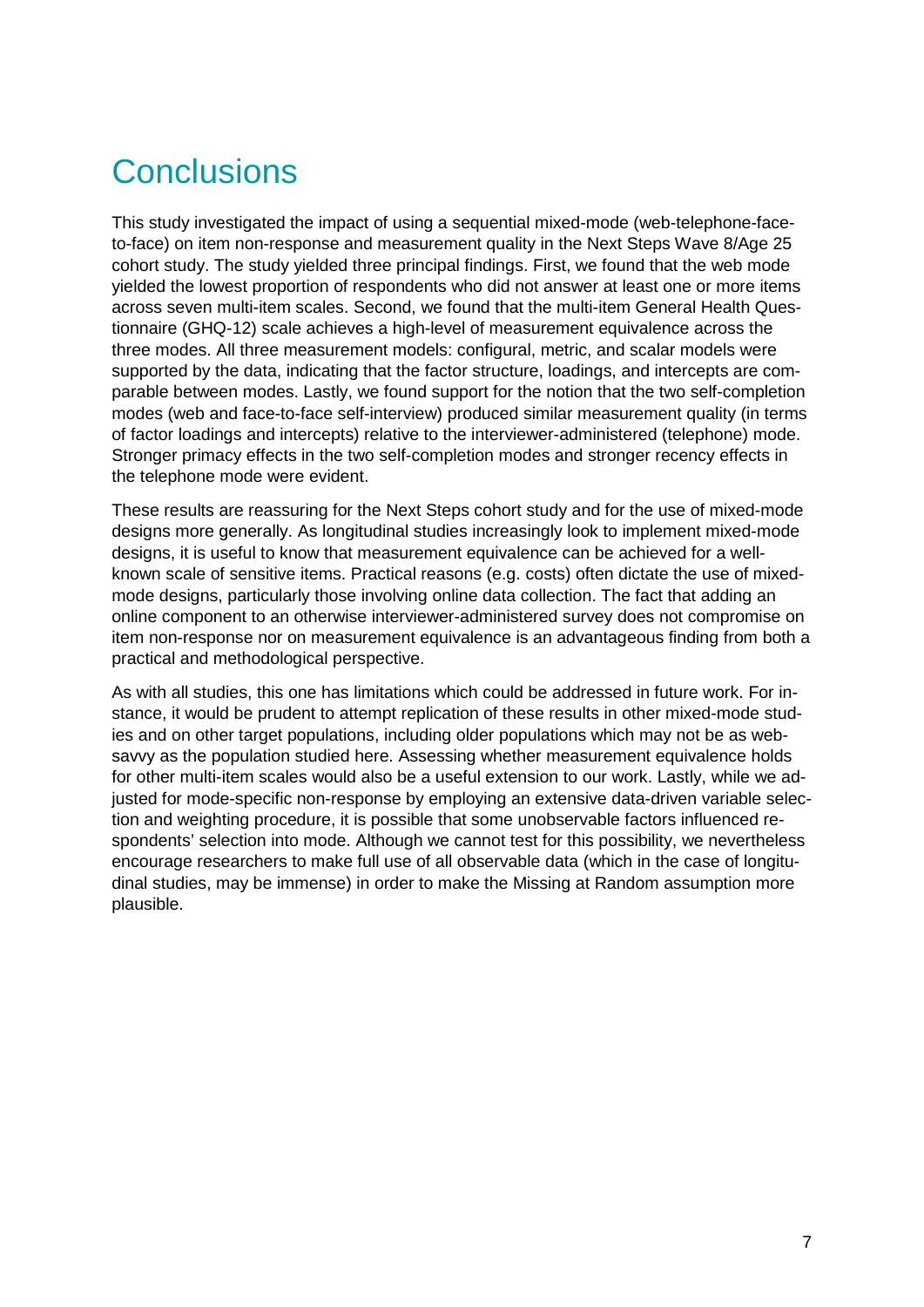## **References**

Bianchi, A., Biffignandi, S., and Lynn, P. (2017). Web-Face-to-Face Mixed-Mode Design in a Longitudinal Survey: Effects on Participation Rates, Sample Composition, and Costs. *Journal of Official Statistics*, 33(2), 385-408.

De Leeuw, E.D. (2005). To Mix or Not to Mix Data Collection Modes in Surveys. *Journal of Official Statistics*, 21(2), 233–255.

De Leeuw, E.D. (2018). Mixed-Mode: Past, Present, and Future. *Survey Research Methods,*  12(2), 75-89.

Duffy, B., Smith, K., Terhanian, G., and Bremer, J. (2005). Comparing Data from Online and Face-to-face Surveys. *International Journal of Market Research*, 47(6), 615.

Goldberg, D. P. & Williams, P. (1988). *The User's Guide to the GHQ*. NFER-Nelson: Windsor.

Heerwegh, D. (2009). Mode Differences between Face-to-face and Web Surveys: an Experimental Investigation of Data Quality and Social Desirability Effects. *International Journal of Public Opinion Research*, 21(1), 111-121.

Jäckle, A., Lynn, P., and Burton, J. (2015). Going Online with a Face-to-Face Household Panel: Effects of a Mixed Mode Design on Item and Unit Non-Response. *Survey Research Methods*, 9(1), 57-70.

Kreuter, F., Presser, S., and Tourangeau, R. (2008). Social Desirability Bias in CATI, IVR, and Web Surveys: The Effects of Mode and Question Sensitivity. *Public Opinion Quarterly*, 72(5), 847–865.

Krosnick, J.A. and Alwin, D.F. (1987). An Evaluation of a Cognitive Theory of Response-Order Effects in Survey Measurement. *Public Opinion Quarterly*, 51(2), 201-219.

Lesser, V., Newton, L., and Yang, D. (2012). Comparing Item Nonresponse across Different Delivery Modes in General Population Surveys. *Survey Practice*, 5(2).

Meredith, W. (1993). Measurement Invariance, Factor Analysis and Factorial Invariance. *Psychometrika*, 58(4), 525-543.

Smyth, M.M., Morris, P.E., Levy, P., and Ellis, A.W. (1987). *Cognition in Action*. London: Erlbaum

Wagner, J., Arrieta, J., Guyer, H., and Ofstedal, M.B. (2014). Does Sequence Matter in Multimode Surveys: Results from an Experiment. *Field Methods*, 26(2), 141–155.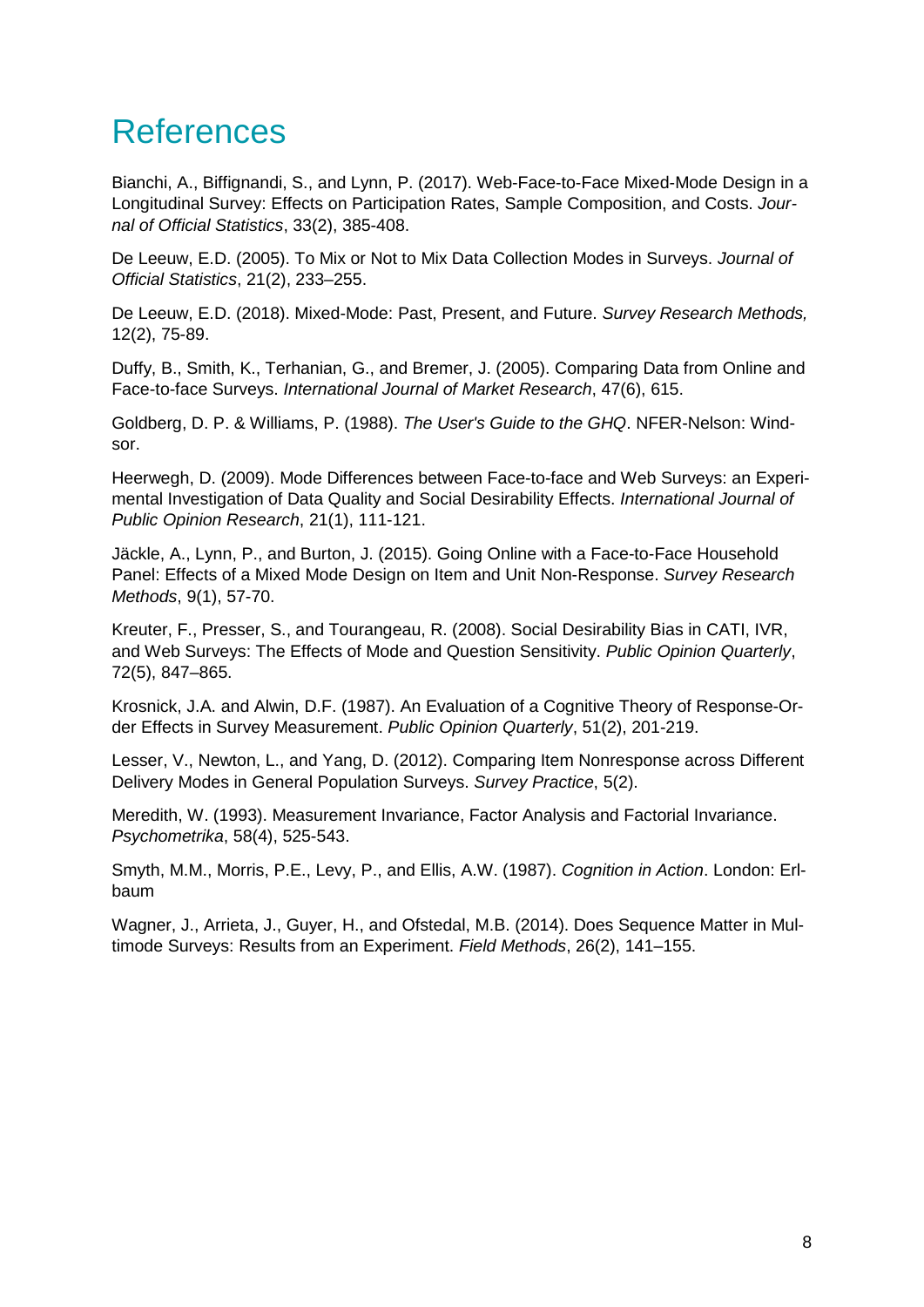## **Tables**

### **Table 1. General Health Questionnaire (GHQ-12) scale items**

| <b>Variable</b>  | <b>Variable label</b>    | <b>Question</b>             | <b>Response categories</b> |
|------------------|--------------------------|-----------------------------|----------------------------|
| GHQ_1            | Concentrate on what      | Have you recently been      | 1. Better than usual       |
|                  | doing                    | able to concentrate on      | 2. Same as usual           |
|                  |                          | what you're doing?          | 3. Less than usual         |
|                  |                          |                             | 4. Much less than usual    |
| GHQ_2            | Lost sleep over worry    | Have you recently lost      | 1. Not at all              |
|                  |                          | much sleep over worry?      | 2. No more than usual      |
|                  |                          |                             | 3. Rather more than        |
|                  |                          |                             | usual                      |
|                  |                          |                             | 4. Much more than          |
|                  |                          |                             | usual                      |
| GHQ_3            | Playing a useful part in | Have you recently felt that | 1. More so than usual      |
|                  | things                   | you are playing a useful    | 2. Same as usual           |
|                  |                          | part in things?             | 3. Less useful than        |
|                  |                          |                             | usual                      |
|                  |                          |                             | 4. Much less useful        |
| GHQ_4            | Capable of making de-    | Have you recently felt ca-  | 1. More so than usual      |
|                  | cisions                  | pable of making decisions   | 2. Same as usual           |
|                  |                          | about things?               | 3. Less so than usual      |
|                  |                          |                             | 4. Much less capable       |
| GHQ_5            | Constantly under strain  | Have you recently felt con- | 1. Not at all              |
|                  |                          | stantly under strain?       | 2. No more than usual      |
|                  |                          |                             | 3. Rather more than        |
|                  |                          |                             | usual                      |
|                  |                          |                             | 4. Much more than          |
|                  |                          |                             | usual                      |
| GHQ <sub>6</sub> | Can't overcome difficul- | Have you recently felt you  | 1. Not at all              |
|                  | ties                     | couldn't overcome your dif- | 2. No more than usual      |
|                  |                          | ficulties?                  |                            |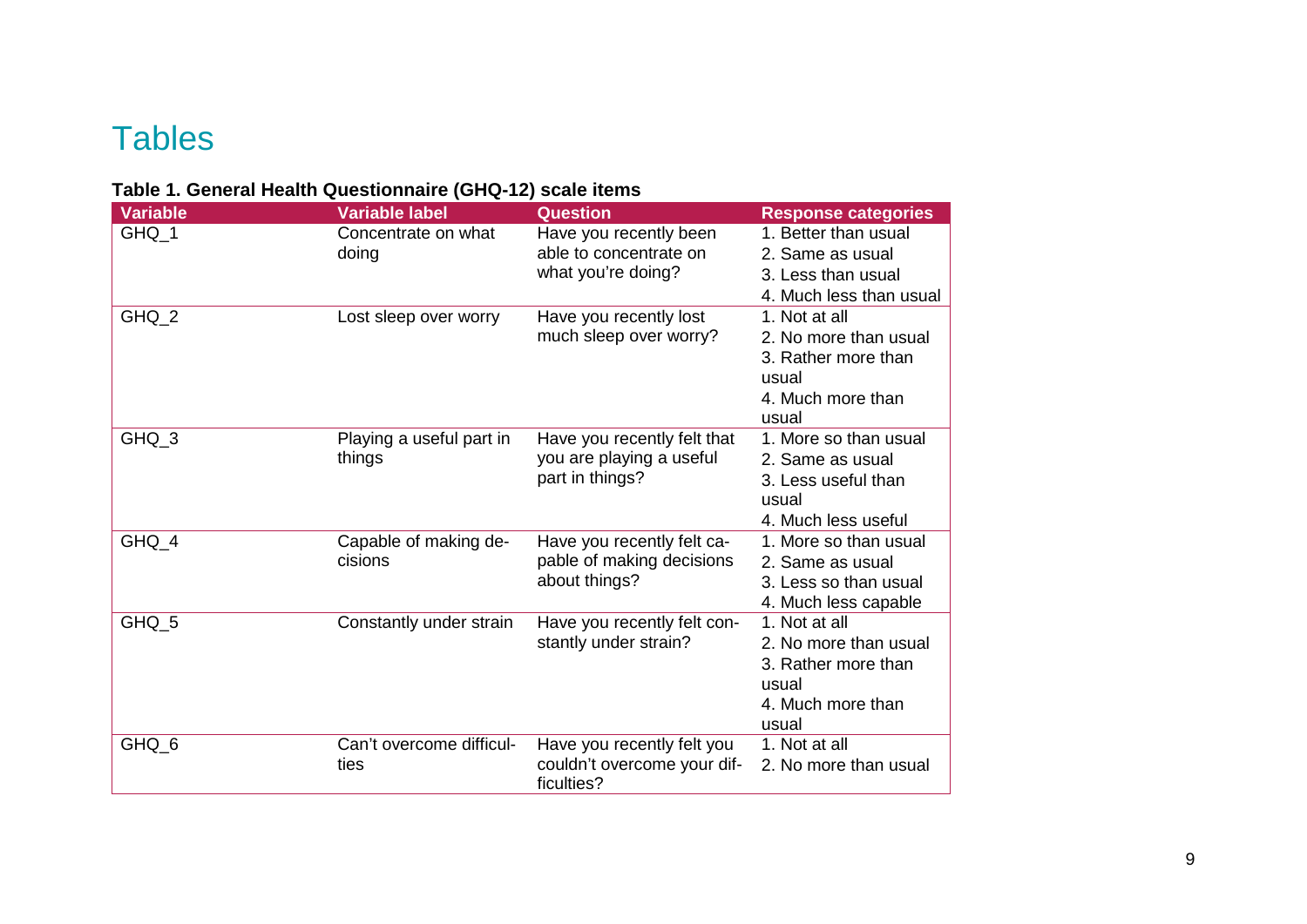|        |                          |                                     | 3. Rather more than<br>usual |
|--------|--------------------------|-------------------------------------|------------------------------|
|        |                          |                                     | 4. Much more than<br>usual   |
| GHQ_7  | Enjoy day to day activi- | Have you recently been              | 1. More so than usual        |
|        | ties                     | able to enjoy your normal           | 2. Same as usual             |
|        |                          | day to day activities?              | 3. Less so than usual        |
|        |                          |                                     | 4. Much less than usual      |
| GHQ_8  | Face up to problems      | Have you recently been              | 1. More so than usual        |
|        |                          | able to face up to your             | 2. Same as usual             |
|        |                          | problems?                           | 3. Less able than usual      |
|        |                          |                                     | 4. Much less able            |
| GHQ 9  | Unhappy or depressed     | Have you recently been              | 1. Not at all                |
|        |                          | feeling unhappy or de-              | 2. No more than usual        |
|        |                          | pressed?                            | 3. Rather more than          |
|        |                          |                                     | usual                        |
|        |                          |                                     | 4. Much more than            |
|        |                          |                                     | usual                        |
| GHQ_10 | Losing confidence in     | Have you recently been              | 1. Not at all                |
|        | self                     | losing confidence in your-<br>self? | 2. No more than usual        |
|        |                          |                                     | 3. Rather more than          |
|        |                          |                                     | usual<br>4. Much more than   |
|        |                          |                                     | usual                        |
| GHQ 11 | Thinking of self as      | Have you recently been              | 1. Not at all                |
|        | worthless                | thinking of yourself as a           | 2. No more than usual        |
|        |                          | worthless person?                   | 3. Rather more than          |
|        |                          |                                     | usual                        |
|        |                          |                                     | 4. Much more than            |
|        |                          |                                     | usual                        |
| GHQ_12 | Reasonably happy         | Have you recently been              | 1. More so than usual        |
|        |                          | feeling reasonably happy,           | 2. About the same as         |
|        |                          | all things considered?              | usual                        |
|        |                          |                                     | 3. Less so than usual        |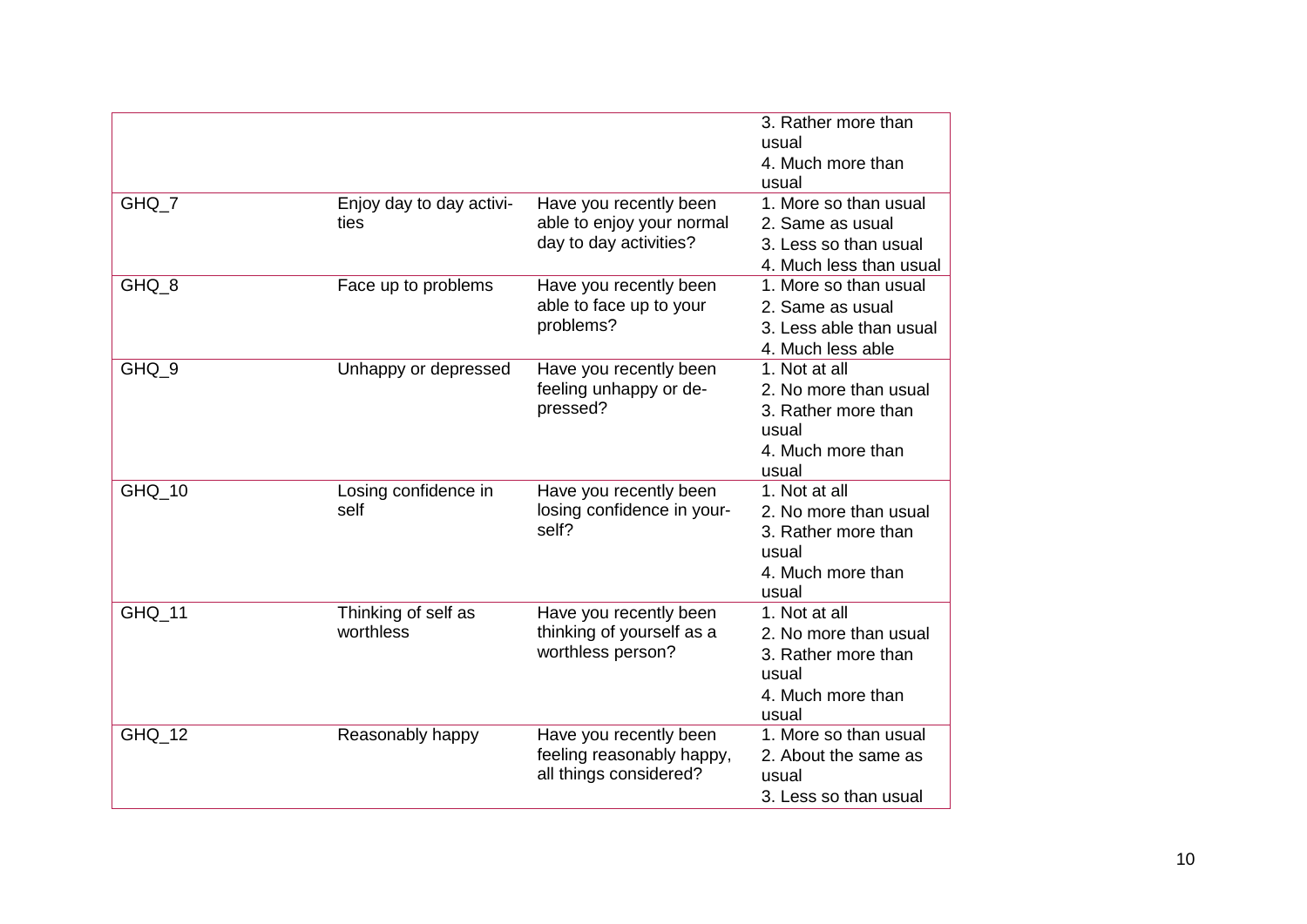4. Much less than usual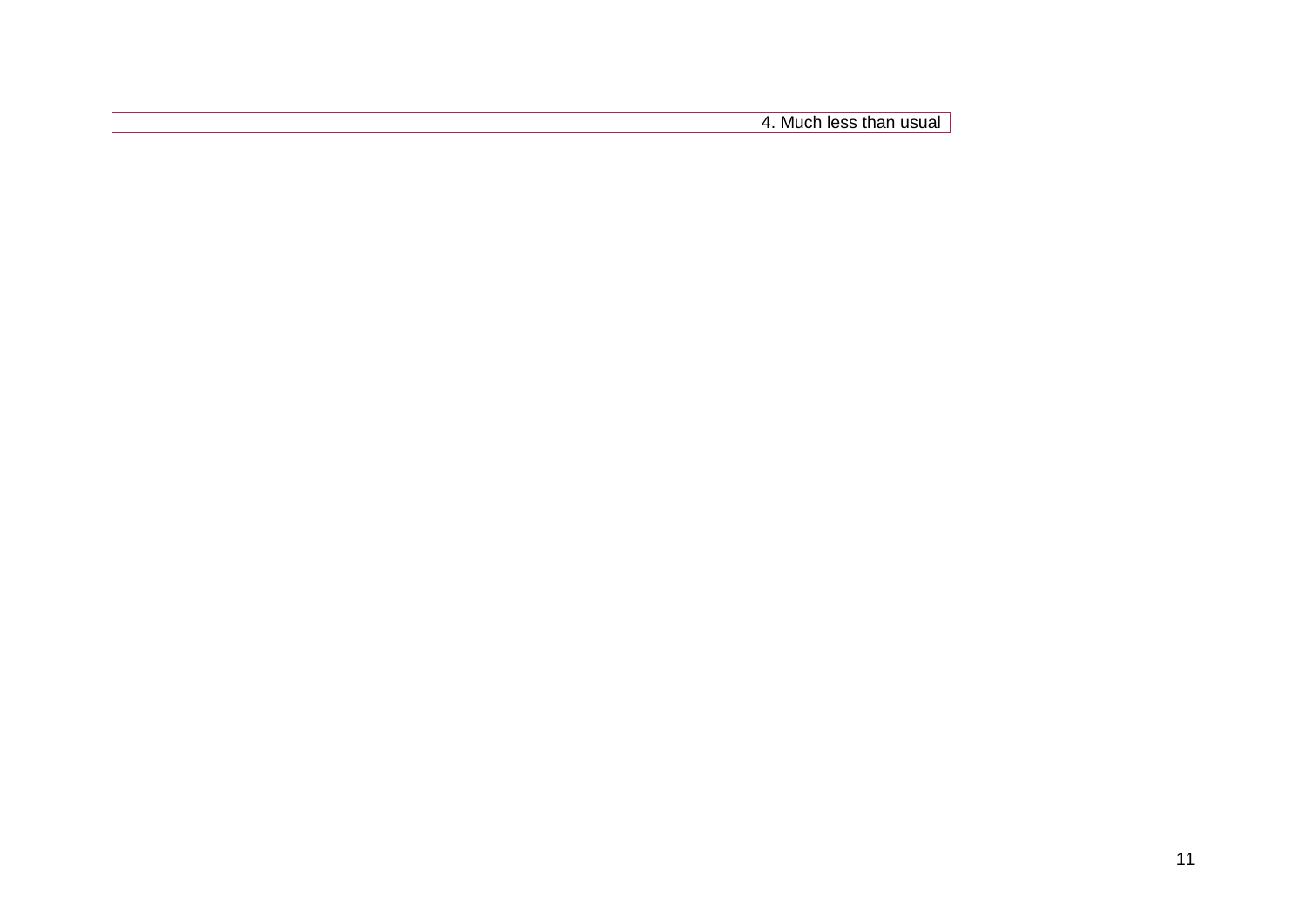**Table 2. Percentage of respondents who did not answer at least one of the 39 scale items by mode, before and after applying mode-specific non-response adjustment.** 

|                                                                                  | $WEB(1)$ TEL $(2)$ |                    | FTF(3)             |  |
|----------------------------------------------------------------------------------|--------------------|--------------------|--------------------|--|
| Before non-response adjustment                                                   | $5.35^{2,3}$       | 10.68 <sup>1</sup> | 8.56 <sup>1</sup>  |  |
| After non-response adjustment                                                    | $6.93^{2,3}$       | 11.18 <sup>1</sup> | 10.46 <sup>1</sup> |  |
| Superscripts denote statistically significant ( $p<0.05$ ) pairwise differences. |                    |                    |                    |  |

12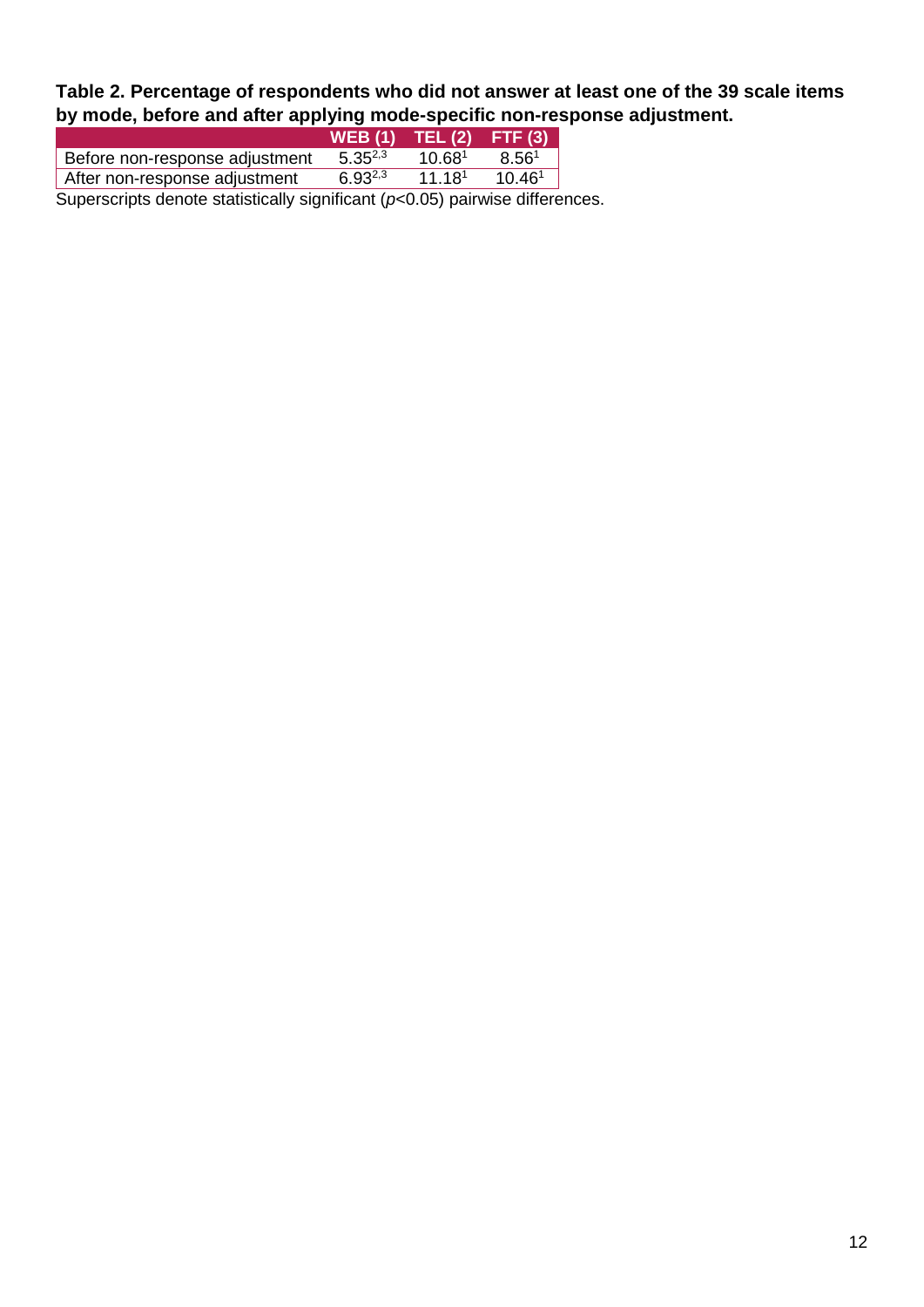| Table 3. Goodness of fit for the multi-item GHQ-12 scale |  |  |  |
|----------------------------------------------------------|--|--|--|
|----------------------------------------------------------|--|--|--|

| Model      |                | Chi-square (d.f.) RMSEA (95% CI) CFI TLI ARMSEA ACFI ATLI |  |       |              |       |
|------------|----------------|-----------------------------------------------------------|--|-------|--------------|-------|
| Configural |                | 2535.614 (187)  0.072 (0.069-0.074)  0.952  0.949         |  | $- -$ | --           | $- -$ |
| Metric     | 1784.261 (209) | $0.056(0.053-0.058)$ 0.968 0.969                          |  | 0.016 | 0.020  0.020 |       |
| Scalar     | 1869.912 (255) | 0.051 (0.049-0.053) 0.967 0.974                           |  | 0.005 | 0.001 0.005  |       |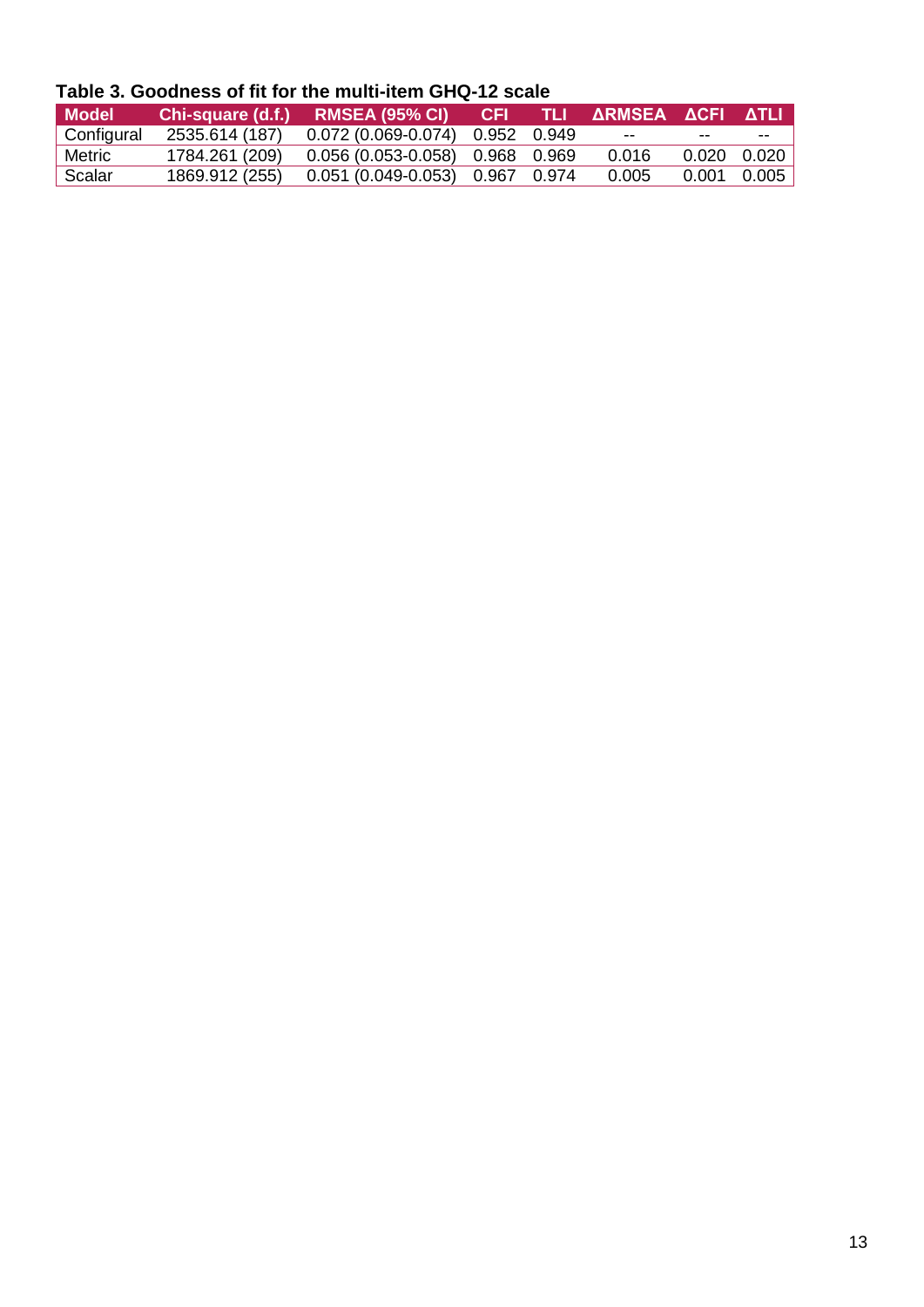|                                 |       | <b>Factor loadings</b> |       |                | <b>Differences between modes</b> |                |
|---------------------------------|-------|------------------------|-------|----------------|----------------------------------|----------------|
| GHQ-12 items                    | WEB   | TEL                    | FTF   | <b>WEB-TEL</b> | <b>WEB-FTF</b>                   | <b>FTF-TEL</b> |
| Concentrate on what doing       | 1.000 | 0.597                  | 0.819 | 0.403          | 0.181                            | 0.222          |
| Lost sleep over worry           | 1.030 | 0.952                  | 0.993 | 0.078          | 0.037                            | 0.041          |
| Playing a useful part in things | 0.900 | 0.806                  | 0.785 | 0.094          | 0.115                            | $-0.021$       |
| Capable of making decisions     | 0.753 | 0.514                  | 0.766 | 0.239          | $-0.013$                         | 0.252          |
| Constantly under strain         | 0.997 | 0.911                  | 1.056 | 0.086          | $-0.059$                         | 0.145          |
| Can't overcome difficulties     | 1.193 | 0.726                  | 1.149 | 0.467          | 0.044                            | 0.423          |
| Enjoy day to day activities     | 1.025 | 1.014                  | 1.127 | 0.011          | $-0.102$                         | 0.113          |
| Face up to problems             | 0.797 | 0.556                  | 0.814 | 0.241          | $-0.017$                         | 0.258          |
| Unhappy or depressed            | 1.856 | 1.552                  | 1.763 | 0.304          | 0.093                            | 0.211          |
| Losing confidence in self       | 1.673 | 1.252                  | 1.809 | 0.421          | $-0.136$                         | 0.557          |
| Thinking of self as worthless   | 1.731 | 0.753                  | 1.839 | 0.978          | $-0.108$                         | 1.086          |
| Reasonably happy                | 1.258 | 0.925                  | 1.213 | 0.333          | 0.045                            | 0.288          |
| Overall mean                    | 1.184 | 0.880                  | 1.178 | 0.305          | 0.007                            | 0.298          |

## **Table 4. Standardized factor loadings and differences between modes**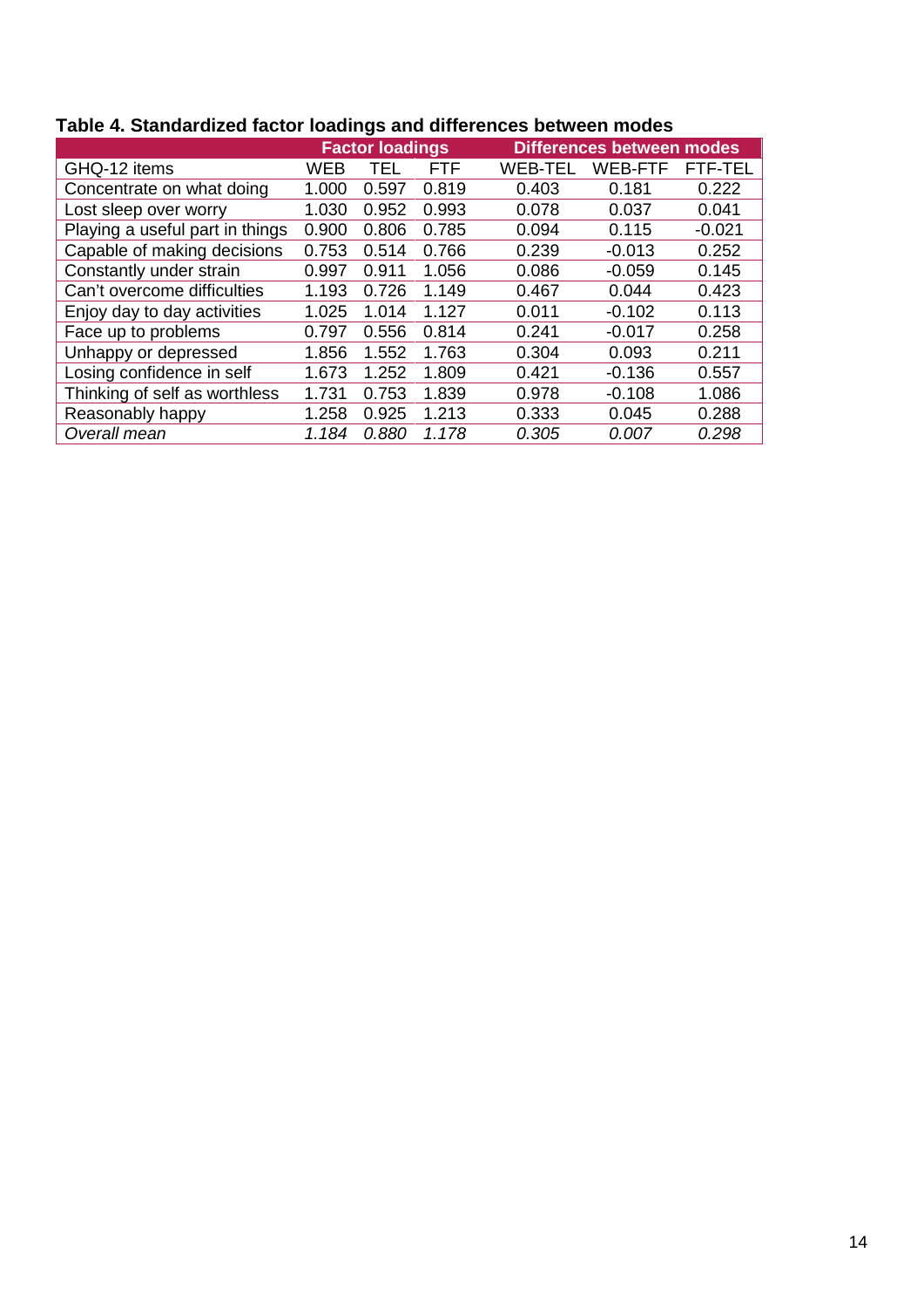|                                 |            | <b>Intercept probabilities</b> |            |
|---------------------------------|------------|--------------------------------|------------|
|                                 | <b>WEB</b> | <b>TEL</b>                     | <b>FTF</b> |
| Concentrate on what doing       |            |                                |            |
| \$1                             | 0.06       | 0.06                           | 0.06       |
| \$2                             | 0.85       | 0.85                           | 0.85       |
| \$3                             | 0.98       | 0.95                           | 1.00       |
|                                 |            |                                |            |
| Lost sleep over worry           |            |                                |            |
| \$1                             | 0.15       | 0.15                           | 0.15       |
| \$2                             | 0.72       | 0.66                           | 0.81       |
| \$3                             | 0.95       | 0.91                           | 0.98       |
| Playing a useful part in things |            |                                |            |
| \$1                             | 0.09       | 0.09                           | 0.09       |
| \$2                             | 0.88       | 0.82                           | 0.88       |
| \$3                             | 0.98       | 0.96                           | 0.99       |
| Capable of making decisions     |            |                                |            |
| \$1                             | 0.15       | 0.15                           | 0.15       |
| \$2                             | 0.93       | 0.94                           | 0.95       |
| \$3                             | 0.99       | 0.99                           | 0.99       |
|                                 |            |                                |            |
| Constantly under strain         |            |                                |            |
| \$1                             | 0.06       | 0.06                           | 0.06       |
| \$2                             | 0.65       | 0.58                           | 0.70       |
| \$3                             | 0.95       | 0.92                           | 0.97       |
| Can't overcome difficulties     |            |                                |            |
| \$1                             | 0.17       | 0.17                           | 0.17       |
| \$2                             | 0.84       | 0.77                           | 0.91       |
| \$3                             | 0.98       | 0.96                           | 0.99       |
| Enjoy day to day activities     |            |                                |            |
| \$1                             | 0.03       | 0.03                           | 0.03       |
| \$2                             | 0.84       | 0.71                           | 0.89       |
|                                 |            |                                |            |
| \$3                             | 0.99       | 0.94                           | 0.99       |
| Face up to problems             |            |                                |            |
| \$1                             | 0.08       | 0.08                           | 0.08       |
| \$2                             | 0.90       | 0.88                           | 0.91       |
| \$3                             | 0.99       | 0.99                           | 0.99       |
| Unhappy or depressed            |            |                                |            |
| \$1                             | 0.15       | 0.15                           | 0.15       |
| \$2                             | 0.81       | 0.70                           | 0.90       |
| \$3                             | 0.99       | 0.98                           | 1.00       |
| Losing confidence in self       |            |                                |            |
| \$1                             | 0.24       | 0.24                           | 0.24       |
| \$2                             | 0.86       | 0.81                           | 0.90       |
| \$3                             | 1.00       | 0.97                           | 1.00       |
|                                 |            |                                |            |
| Thinking of self as worthless   |            |                                |            |
| \$1                             | 0.69       | 0.69                           | 0.69       |
| \$2                             | 0.97       | 0.91                           | 0.98       |
| \$3                             | 1.00       | 0.98                           | 1.00       |
| Reasonably happy                |            |                                |            |
| \$1                             | 0.07       | 0.07                           | 0.07       |
| \$2                             | 0.91       | 0.87                           | 0.94       |
| \$3                             | 0.99       | 0.99                           | 1.00       |
| Overall mean                    |            |                                |            |
| \$1                             | 0.16       | 0.16                           | 0.16       |
| \$2                             | 0.85       | 0.79                           | 0.89       |
|                                 |            |                                |            |

## **Table 5. Intercept probabilities by mode**